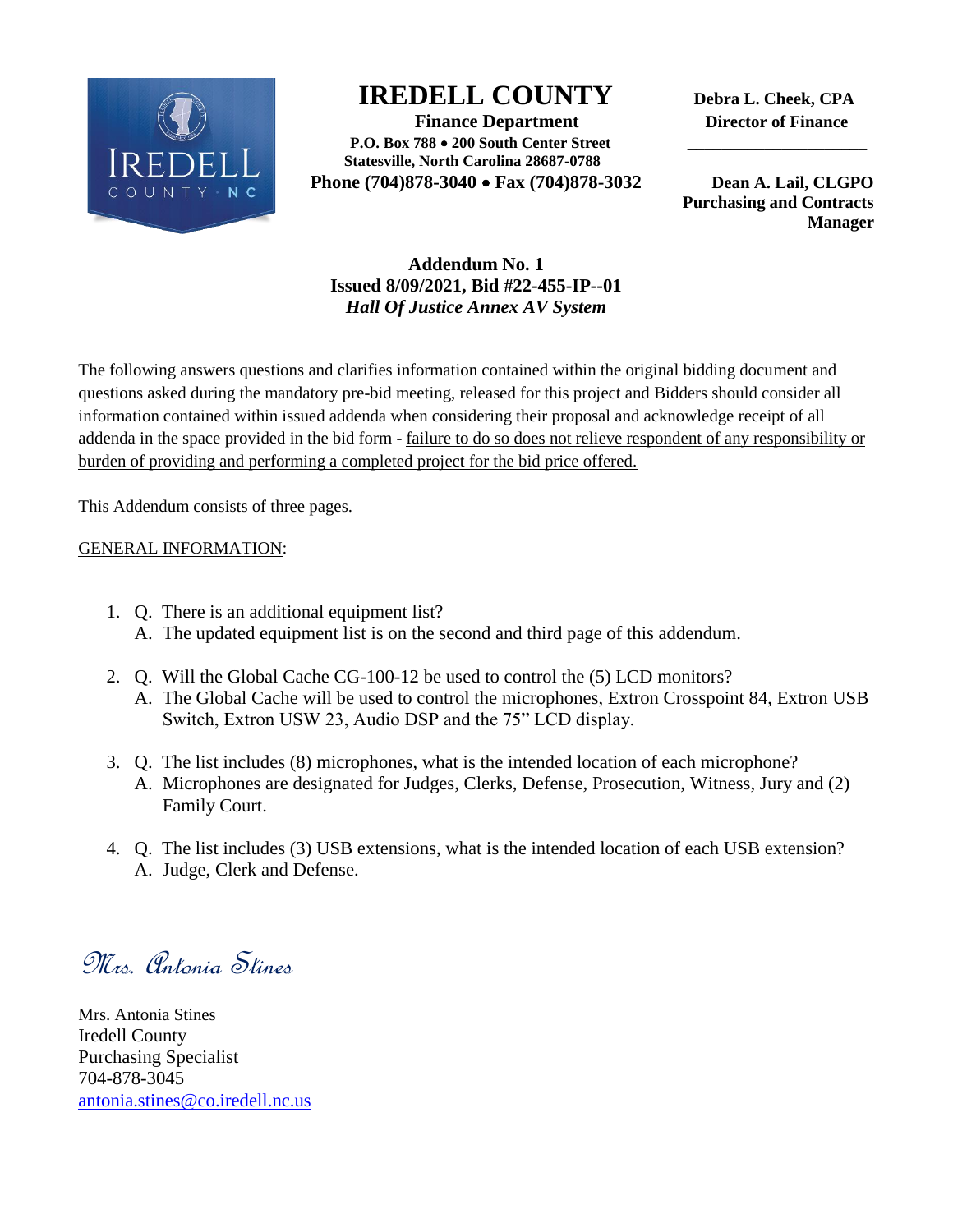$\Box$  (1) 75" UHD Commercial LCD display to be wall mounted on a swing arm mount between Witness stand and Jury Box.

 $\Box$  (5) – 24" LCD monitors w/HDMI inputs for Judge, Clerk, Witness, State Attorney and Defense Attorney stations. \* (4) low profile display stands

\* (1) swing arm wall mount for Witness stand

- $\Box$  (6) Extron HDMI 4K 230 Rx for the six displays
- $\Box$  (1) Extron DTP Crosspoint 84 Matrix Switcher
- $(1)$  Extron DTP HD DA8 4K 230 DTP DA  $\Box$

 $r^{(r-1)^{-1/2}}$ 

- $\Box$  (1) Extron DTP T HWP 4K 231 D Wall Plate TX @ Witness Stand
- $(3)$  Extron DTP HDMI 4K 230 TX @ Defense Table, Judge's Bench & Clerk's desk  $\Box$
- $\Box$  (1) Extron DTP T USW 233 @ State Attorney Table
- $\Box$  (3) Extron DTP HDMI 4K 230 RX @ DTP Crosspoint 84

 $\Box$  (1) Flatbed document camera to be shared between Attorney tables. Must be equivalent in specification to the QOMO QDH1.

- $\Box$  (1) 8.0" QSC Touch panel with tabletop mount. Location to be determined after bid is awarded. No substitution.
- $\Box$  (1) GlobalCacha CG-100-12 Network Control Interface. No substitution.
- $\Box$  (1) 24-Port Gigabit PoE Cisco Switch SG350X-24MP-K9-NA. No Substitution.
	- Network Control Interface and accessories
- $\Box$  24RU Rolling AV Rack with 9 outlet, 15A surge protection.
	- Include all necessary equipment and parts for installation

□ QSC CORE 110F - Unified Core with 24 Local audio I/O channels, 128x128 total network I/O channels with 8x8 Software-based Dante license included, USB AV bridging, dual LAN ports, POTS and VoIP telephony, 16x16 GPIO, 16 next-generation AEC processors, 1RU. Include all necessary licenses. No Substitution.

- $\Box$  (1) 8-Channel 70V Power Amplifier
- $\Box$  (10) 6.5" two-way, low profile, 135-degree conical DMT
- $\Box$  (8) Shure MX418D/C Desktop Mic
- $\Box$  (1) Extron SW4 USB w/3 USB CAT5/6 Extenders

 $\Box$  (1) 8-Channel Mic Splitter w/Phantom Power. This will allow ne Mics to feed new sound system as well as existing Presonus Fire Studio recorder located at the Clerk's Desk.

 $\Box$  Miscellaneous supplies, materials, wiring, labor, programming, software and/but not limited to in-phone lines and equipment such as power supply to protect equipment.

 $\Box$  Training of County Staff on system operation.

 $\Box$  Include freight cost on a separate line item.